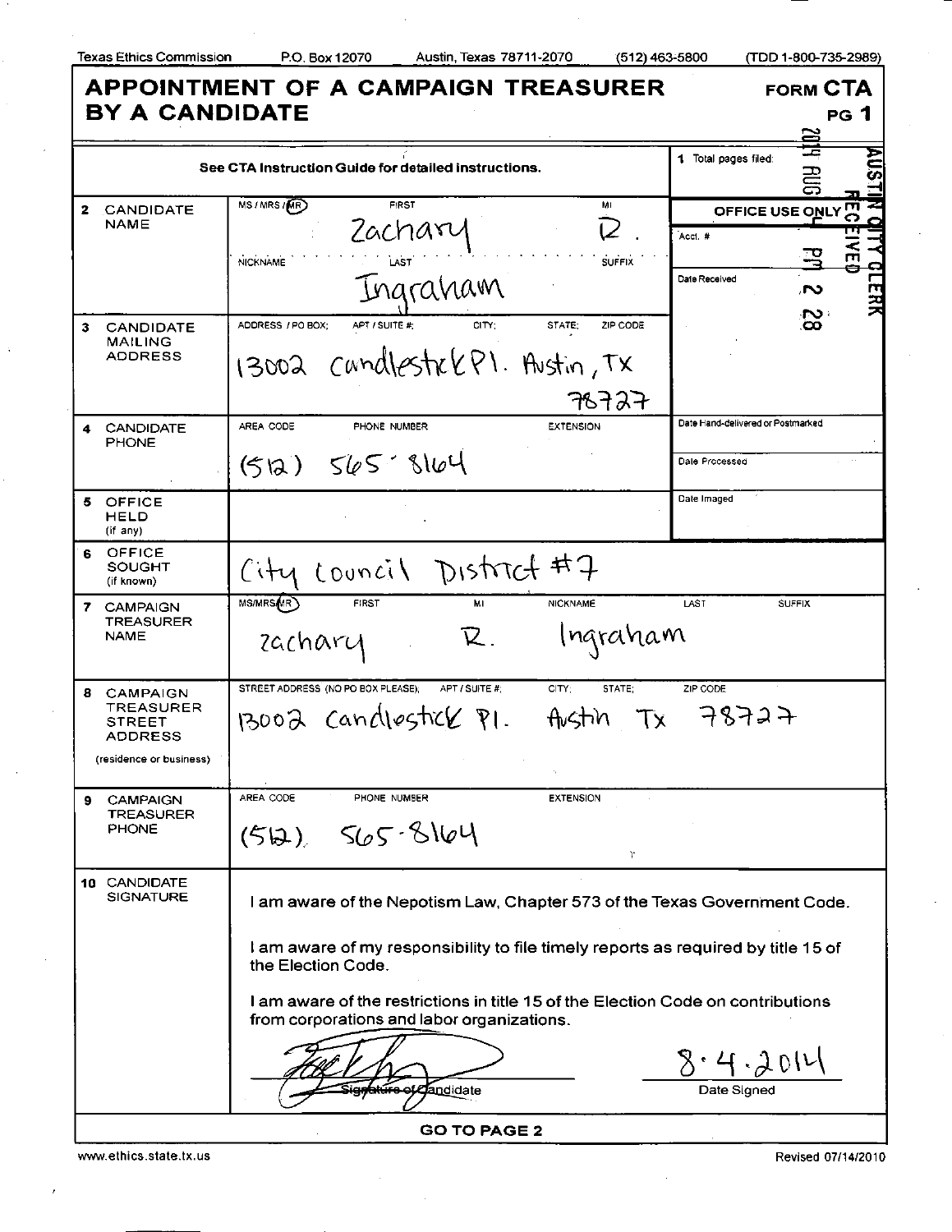ľ

| <b>FORM CTA</b><br><b>CANDIDATE MODIFIED</b>          |                                                                                                                                                                                                                                                                                                                                                                                  |
|-------------------------------------------------------|----------------------------------------------------------------------------------------------------------------------------------------------------------------------------------------------------------------------------------------------------------------------------------------------------------------------------------------------------------------------------------|
|                                                       | PG <sub>2</sub><br><b>REPORTING DECLARATION</b>                                                                                                                                                                                                                                                                                                                                  |
| <b>11 CANDIDATE</b><br><b>NAME</b>                    |                                                                                                                                                                                                                                                                                                                                                                                  |
| 12 MODIFIED<br><b>REPORTING</b><br><b>DECLARATION</b> | <b>COMPLETE THIS SECTION ONLY IF YOU ARE</b><br><b>CHOOSING MODIFIED REPORTING</b>                                                                                                                                                                                                                                                                                               |
|                                                       |                                                                                                                                                                                                                                                                                                                                                                                  |
|                                                       | • This declaration must be filed no later than the 30th day before<br>the first election to which the declaration applies. **                                                                                                                                                                                                                                                    |
|                                                       | ** The modified reporting option is valid for one election cycle only. **<br>(An election cycle includes a primary election, a general election, and any related runoffs.)                                                                                                                                                                                                       |
|                                                       | " Candidates for the office of state chair of a political party<br>may NOT choose modified reporting. **                                                                                                                                                                                                                                                                         |
|                                                       | I do not intend to accept more than \$500 in political contributions or<br>make more than \$500 in political expenditures (excluding filing fees)<br>in connection with any future election within the election cycle.<br>I understand that if either one of those limits is exceeded, I will be<br>required to file pre-election reports and, if necessary, a runoff<br>report. |
|                                                       |                                                                                                                                                                                                                                                                                                                                                                                  |
|                                                       |                                                                                                                                                                                                                                                                                                                                                                                  |
|                                                       | Signature of Candidate<br>Year of election(s) or election cycle to                                                                                                                                                                                                                                                                                                               |
|                                                       | which declaration applies                                                                                                                                                                                                                                                                                                                                                        |
|                                                       |                                                                                                                                                                                                                                                                                                                                                                                  |
|                                                       |                                                                                                                                                                                                                                                                                                                                                                                  |
|                                                       |                                                                                                                                                                                                                                                                                                                                                                                  |
|                                                       |                                                                                                                                                                                                                                                                                                                                                                                  |
|                                                       | This appointment is effective on the date it is filed with the appropriate filing authority.                                                                                                                                                                                                                                                                                     |
|                                                       |                                                                                                                                                                                                                                                                                                                                                                                  |
|                                                       |                                                                                                                                                                                                                                                                                                                                                                                  |
|                                                       |                                                                                                                                                                                                                                                                                                                                                                                  |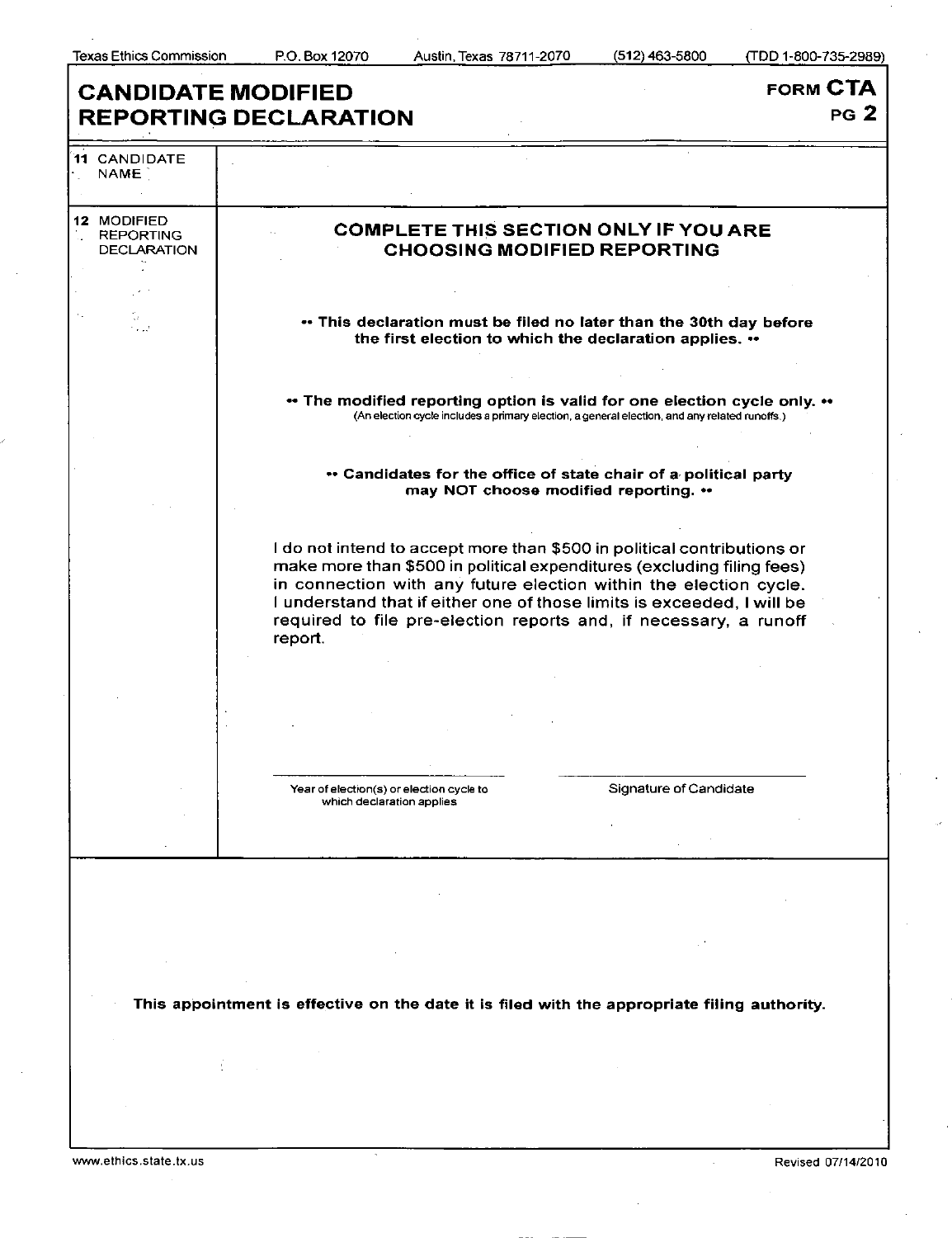## COD E OF FAIR CAMPAIGN FORMCFCP **PRACTICES** OFFICE USE ONLY Pursuant to chapter 258 of the Election Code, every candidate and Date Received cΩ political committee is encouraged to subscribe to the Code of Fair Campaign Practices. The Code may be filed with the proper filing authority upon submission of a campaign treasurer appointment  $\tilde{\mathbf{z}} \prec$  $\Xi$   $\Xi$ form. Candidates or political committees that already have a 크 **-** 드 current campaign treasurer appointment on file as of September 1, Date Hand-delivered or Postmarked 1997, may subscribe to the code at any time. ċп Date Processed Subscription to the Code of Fair Campaign Practices is voluntary. Date Imaged 1 ACCOUNT NUMBER 2 TYPE OF FILER (Ethics Commission Filers) CANDIDATE  $\left|\nabla \right|$  POLITICAL COMMITTEE If filing as a candidate, complete boxes  $3 - 6$ , If filing for a political committee, complete then read and sign page 2. boxes 7 and 8, then read and sign page 2. 3 NAME OF CANDIDATE TITLE (Dr./Wr./Ms., etc.) FIRST MI<br>  $Za\zeta h a\mathbf{v}$  R. (PLEASE TYPE OR PRINT) Zachary Ingraham Inaranam AREA CODE **EXTENSION**<br>PHONE NUMBER **EXTENSION 4 TELEPHONE NUMBER** OF CANDIDATE  $(512)$  565 - 8164 (PLEASE TYPE OR PRINT) STREET/PO BOX; APT/SUITE #; CITY; CITY; STATE; ZIP CODE 5 ADDRESS OF CANDIDATE (PLEASE TYPE OR PRINT) 13002 Candlestick PI. flustin みとヲスコ Tх 6 OFFICE SOUGHT  $(ownc)$  District # 7 BY CANDIDATE  $Citu$ (PLEASE TYPE OR PRINT) 7 NAME OF COMMITTEE (PLEASE TYPE OR PRINT) 8 NAME OF CAMPAIGN TITLE (Or., M), Ms., etc.) FIRST  $2aCharr$  ML  $\mathbb{R}$ . **TREASURER** (PLEASE TYPE OR PRINT) **GO TO PAGE 2**

www.ethics.state.tx.us Revised 11/23/2010 Revised 11/23/2010